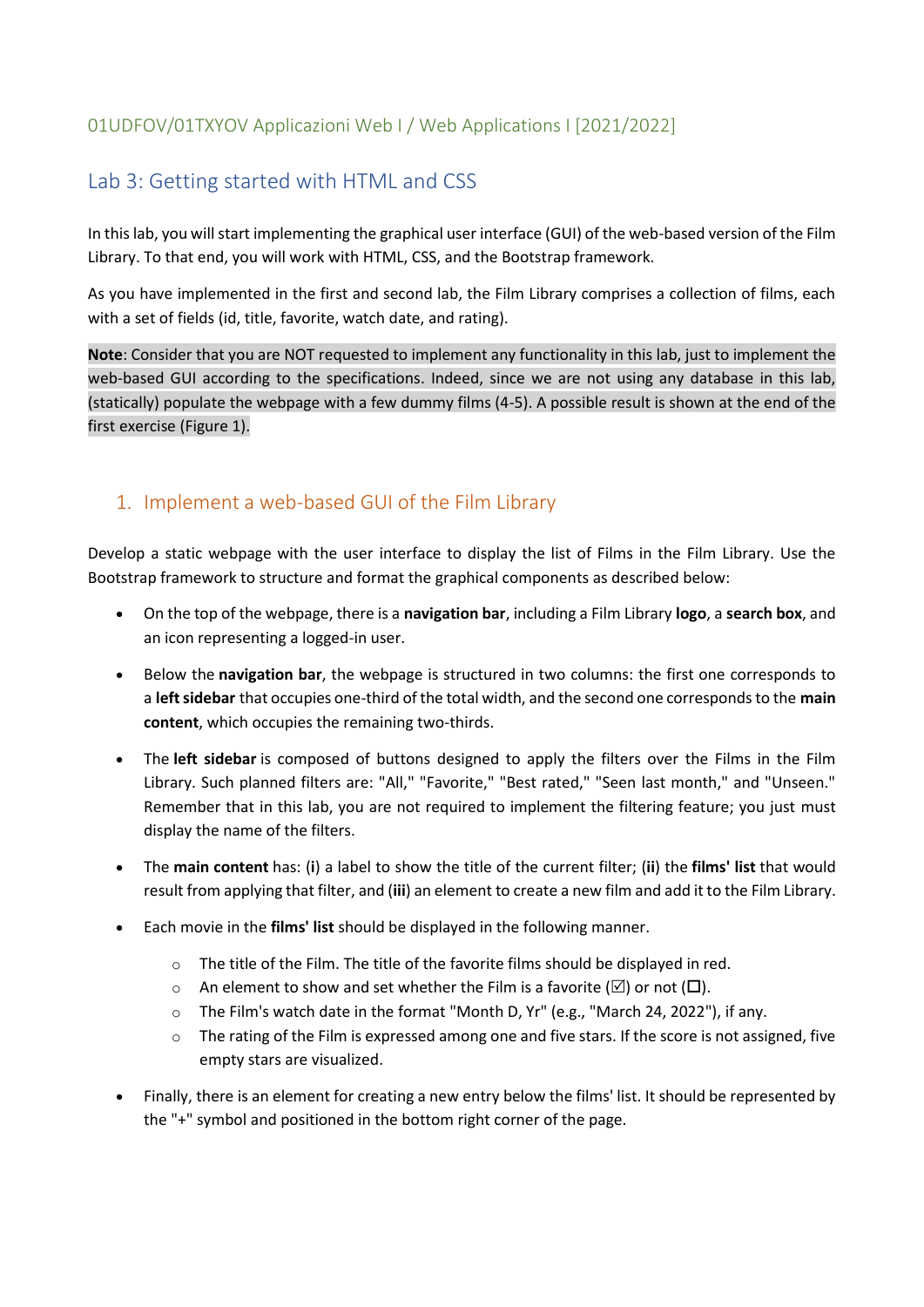Use the following screenshot as a reference:

| <b>6</b> Film Library          | Search              |                    |                | $\textcircled{\textcirc}$ |
|--------------------------------|---------------------|--------------------|----------------|---------------------------|
| All                            | All                 |                    |                |                           |
| Favorites<br><b>Best Rated</b> | <b>Pulp Fiction</b> | <b>Z</b> Favorite  | March 10, 2022 | *****                     |
| Seen Last Month                | 21 Grams            | <b>Z</b> Favorite  | March 17, 2022 | ★★★★☆                     |
| Unseen                         | <b>Star Wars</b>    | $\square$ Favorite |                | *****                     |
|                                | Matrix              | □ Favorite         |                | 202020                    |
|                                | Shrek               | $\Box$ Favorite    | March 21, 2022 | ★★★☆☆                     |
|                                |                     |                    |                |                           |
|                                |                     |                    |                |                           |
|                                |                     |                    |                | $+$                       |

#### **FIGURE 1 REFERENCE SCREENSHOT**

### 2. Optional: Implement the responsive version of the web-based GUI

As an optional exercise, you can try to exploit the responsive features offered by the Bootstrap framework so that if the webpage is ever displayed on a smartphone screen, the left sidebar and the search box should collapse (hide), and all the other components should be re-arranged to fit the screen width (e.g., as shown in the second screenshot below in Figure 2).



**FIGURE 2 RESPONSIVE REFERENCE SCREENSHOT**